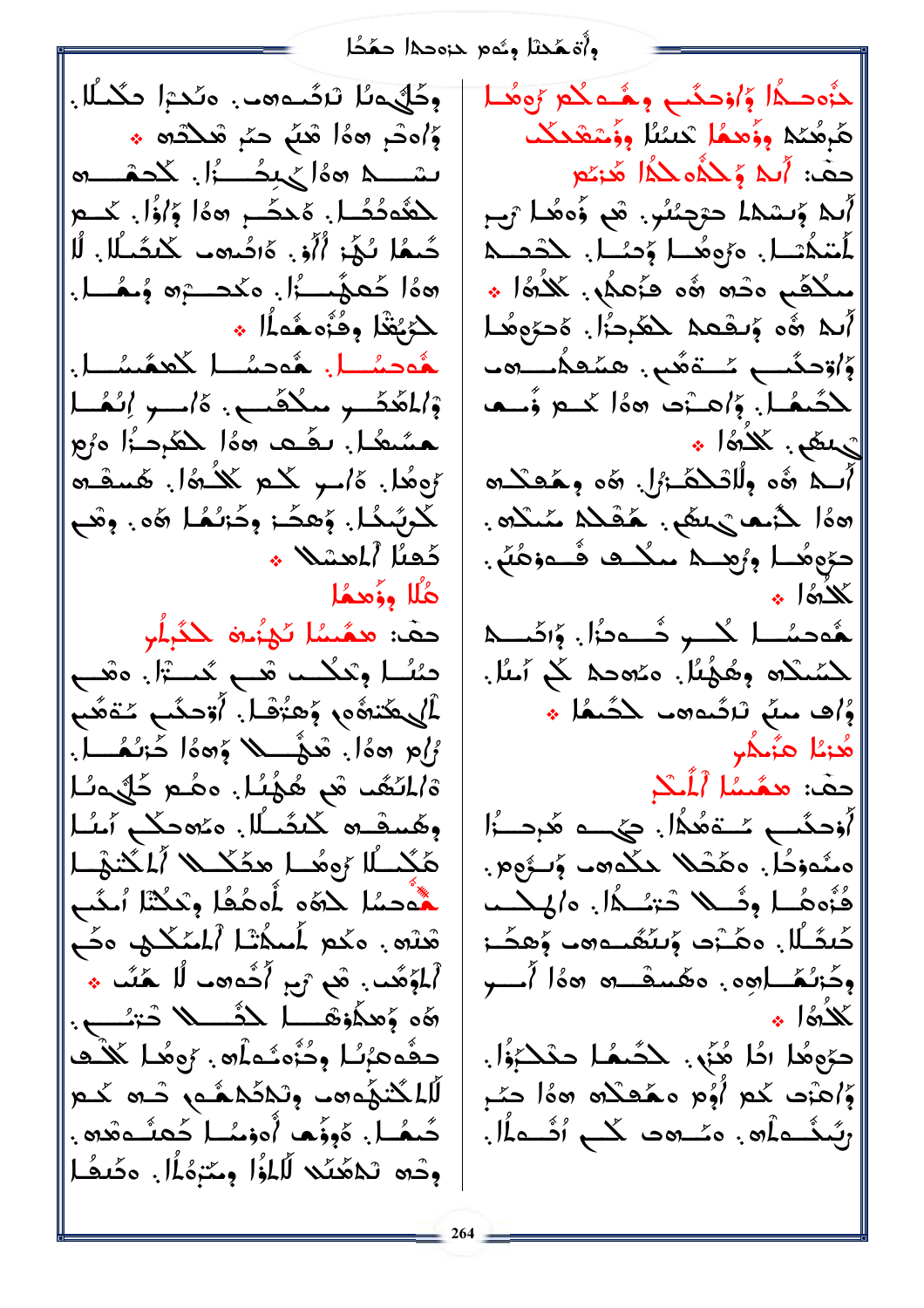وحَقتُه دَءُاؤُا لُاتَحْكَـٰزُلَ. هَـٰكُـٰبِ وَّسفَا حثَلا ۦٓدُبُبُ ۦكُر ۦٱ؎ڂٛ؎ٮٮۮۢا مكُنُّلُ وكُلُّلُ حقَّ: كُنُزَا وِلًا وُهْدِ حكْكُمَا حُـعِ جُمـتْزَآ. تَـوْزَا وتَعِيْنِـورِ ەتقچىت ھ ھمَسُا ورُمِ سَكْفَى ِ. هُـَـْدَ رُوهَى ەْرِيْكەلَمْ، ھۆەھُل لْلاَكْمُـٰ:. ەلْاِتْـل حَصَّمُا حَكَ<sup>م</sup>ُ¦وْا \* أَمِرٍ وَٱلصُّدَاتِ هُنَّىٰ. هَـْــْهَاه هَمْـفَــْه  $\bullet$   $\Delta\Delta\mu$ هُوهُا هُرِهُمُا وِكُلُمَا حق: هُوهُمُّا حوّوهُما وُصُما هُجِسُوجُما وَجُدْجُوا هنداوْل: مَنْهُلُ كُتْكُرُهِ هَبْ كَلَا هُل أَحَطًا وَحِدَّى۔ ﴿ أَ هُـ ۞ ۖ كُـ وَ لَـٰ لَمَاٰتْلَ. وۡحمَّرۡصَٰدُا وِنَـٰءوُٚا ٱلۡلَّكَـٰبِ. أُف وْتُباسْلا حَيْث خُصْبْلا مِعْدِهَا. حَمْدُوَا. حَنِّبٍ وَجَيْءِهُمَا وَجَيْحُواْلِ مْبْرا أَفْ هْدَائْسُتْ رَهُورَةْ ئُلا أَمْلَا وَٱلْمَلَادِ مَّتَوْصًا هَتَمْ هَا وَّەوْتْدَا، نْحَدْا وُّسْعْدا هْي هُنِّي أُسْر وَحِكُمْ سُنةَا. أَوْحِكُبِ عُدْهُبِ وُوهُـا حَسَّوَّمُا «هَاءَ. أَوْحَكُب سُتَمَّعَ هَمَاءَ لْكَحَمَّلَا «هُلْ: أَوْحَكُم كَتَاهُم كَتَلَا لْمُؤْكِدِهِ وِهُدْئِلْ هُعَكِمْ. حَرِّهُمْ وَأَلْمَا كُنْ هُلَّا وْالْمُؤْكَّبِ هُزْمًا. ۞هِ وَ كُنُّه لَمَّا وهُنِي مُحَقَّدِت

ھىكى كىلا ، ئام ئىكى قى كْحِنْكُمْ أُوْلِ. هُوْحِسُلِ كَعْنُدُودُو . دُوكْسا كْمْدْه شْبْلا وُلْمُدْيَةْ/٥٥٠. ەكتىگىل ۇمبۇسىھە {بعكىكتب ، ەلل *أَهِ*كُلاً . وُولًا هُصًا هُو حَاجِدُو£ه \* إِسْتَمَا حِقَّ: لَا حَمْسًا لَا حَكَمْحَجُا حرِّهِهُا أُوِّحِكُم عُـٰٓهُكُما أَاوِّهُڡ هِهَا. فَرْزُوفُه وِهُدِهُه حقُّدوُّا. ةَاحِبْه شرة، أُبِ هَعِمًا هَا هُمْ كُوشًا. حكَتحُكُا حَصْمَ أَعْفَاتِكَ \* حَرَجِكًا ا وؤەمما \* وُسَاسًا فَيَكْسًا فَيُحِيَٰطِ حَوَّوهُا وَوُمِ 100 مِنْ فُوهُدا وُاوْحُدُاً. مِمْعُت هَٰلأَصُلُ وُؤُشَـٰهِ وَٱهۡنَـٰٓ هُوَجِشَـٰلَ ۖ. لْإِحْدَةُ إِوَّيْهِ لِلْكُصَبْرَهِ. قُ قَبِ اعتنائال محكمه لمفهره محكمه بالمحركة بالله هثه مَنْزَهُنُا أُوِؤُهِنٍ. هَاؤُهِمَا أَوْسُلْ لِمُنْتَارِ أَعْتَمِهُمْ إِلَيْتَهِمْ كُثْمَلُّا وهُنِي مُحَقَّدِت حَكَمَهِ مِنْ الْمُسْمَاءِ لَحِيْهِ مَنْ الْمَسْمَدِينَ أَيُد السلام مست هو من السن الصررا كَعِسْتُدْهِدًا حُبِ رُبِّهِ حَدْهِ . كَعِنْدَا فتكم ثلاثه لمؤكلا لمضما وثبه تَكَذَّكُم، وَحَكَدُلًا مِنْدِهِ وَحَقَّى |هُلأُم لًا هكَّرْم هوا ﴾ هُوصِمًا لَّاحًا وِهَجَوْ كُحِبُّوه وَمَكَّف مَسْلَاهِ وَهِيمِلًا لَكْتُوا وُحِمَّہِ وُوَقَعِيهِ ھُسڤ به للصُّمُـا. لُموُّب للُومُـا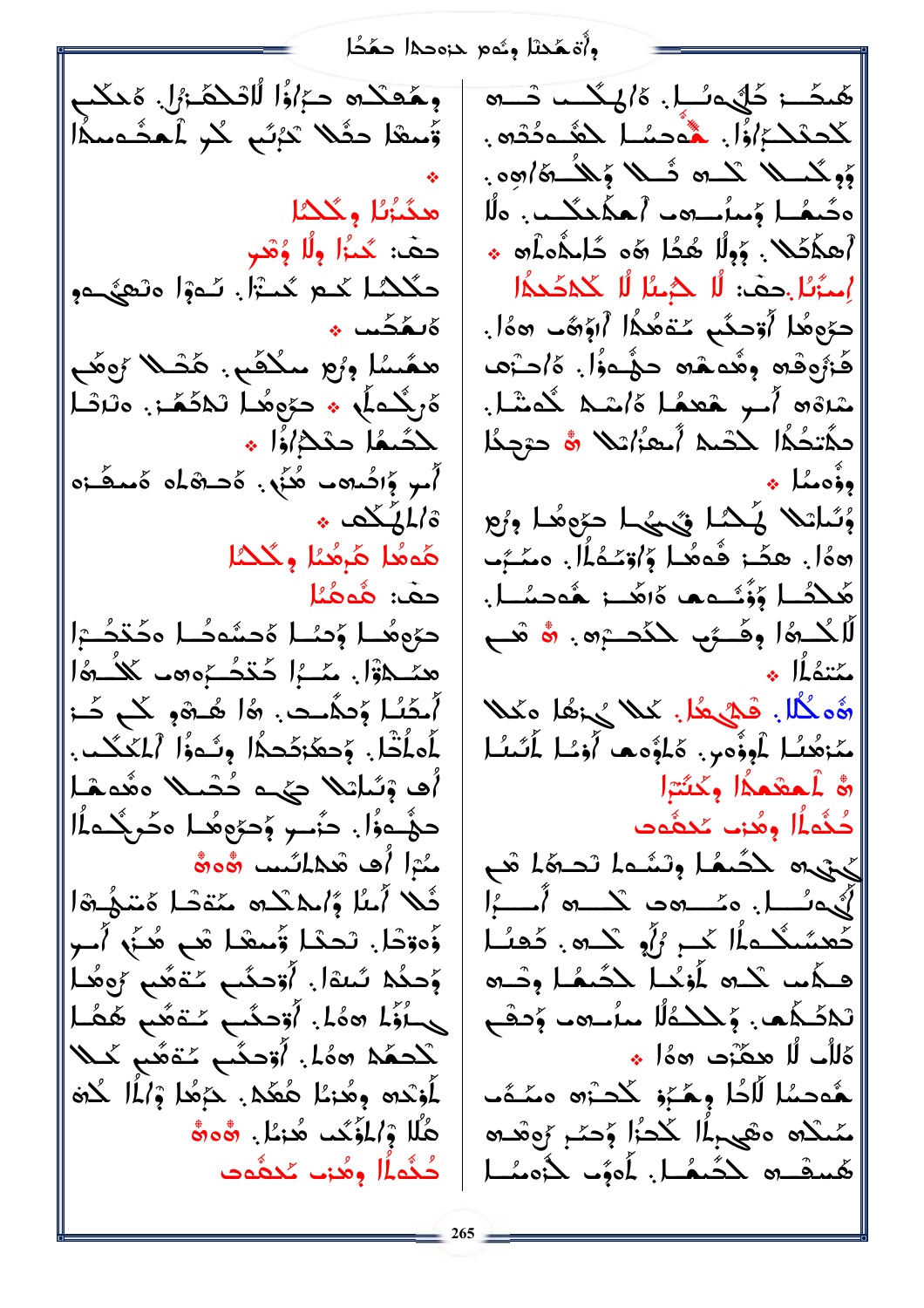أَبِ أَبَيْهِ رَوْهِ وَأَمْ أَجْلَابُهُمْ إِنَّهُمْ أَهْدَ هُهُمَّا حُنثَىكُمْأَنَّ. وَمَدًّا وَجِيمٌ كَلَّه أُسو كَرْنُعُا. هُاهُوْ ݣُدْه حَرّْهِقْدِهِ. وَحَمَٰا قُالَ (5%) ﴾ مسأا 160 للطَّفَىطُ أوْ7هُ عُمْدَته . ثَلاةمے هَلاَنــهُ/ُا وِثَكَــهَ /ُوْكَــا. ەھگىم سَمَّە ئەھكەرەَ ئە وِهُكُمْ أَلَمْلًا كُمْ أَو أَو أَهْلِي وَمِنْ كُمْتَ ھُنَّى ھَنَّب كُلُو ھَئَىطُلَـٰہ ِ كَلُوَهِ وَلِكُــد مكْفْــلا كْتْتَـد إِنْشَا. وَلِحَمَٰنَـٰا هُـــزُبِ كَحَسَّــهِ ٱهِيَّــهِ . ەڭلە ، ھُە كَلْشُلەَوُە ە حَرَّحْشَلْم أفكُمس \* كُثُماُ وهُن أَقْنِم مَّەُ۔ كُمْ كُـٰٓ; كَلاُـهُۚا. ۚ وَهِ هُـا حَبْـهُـا كُعنُــه هُده . هُــْـــلا هەُ أُوْحِنُـــمِ مِّهْ هُمْمٍ . وِرُهُدە مَاللَّهُ وَأَوَّتَهَا \* حمّمُا هوتَعْدَا هُحْكُمٍ. كَرُوهُا وِمُـٰقَهُٰذًا أَوْحَكُبِ ۽ هُجِمُـُهُـُ ۞ وَحِـٰٓءُا ثَمَّعَةٍ. وِكَعْدُهُ ثَمَّةٍ حَدَّهُ وَهُوَ مِهْدَهُ هُدَوْحًا.حقَّ: هَكُعَلَّكَبِ هَُرُهُمَّا كَـــلا فُـــموُّا أُهقـــه هوَا. هُوُنُــا كَىثَىكُمْلُمْ. مِنْهْتُمْ « ) هَٰذَكْتُمْلَا وَّاوْكُمْلْ. ݣْحْصُّْسُلْ هُنْزَا شُكْلْ. ەَرْضُلْ ەھُ;ھُ ئىگەنلەن ەڭلە ، ۋە أَؤُمو كَتْسُو ەُمدَّى. ھُكْم فُكْتُوم وَمِـكَ أَتَتَمَ وَكُـرٍ ٱلْمَكَّلَ لَمَ عَلَيْهِ مَوْمٍ كُب، ةَاهِكْمُمُعْكَمْ كُلُّهِ هَٰكُمُوْءِ.

رُمِ هَذَا أَوْحَكَبٍ كَبِ لَا هِنَيْتِ هَذَا |قَدِيَنُكُمْ رُومُهَا. أَلَّا وِكُمْ هُو تَـٰبِؤُوهَا أُدْفِعُمِا هَٰامِعُنُمُ الْإِنِّ وَأَدْسَمُ هُــُرَا ەَمەككىلىر ۆركىسىشَلْل. وەۋە زە |أَوْحَكُمْ وَمُسْدًا ﴾ ورُّوهُا أَمْلًا هُو \* هُّەھسُل كُر هُنِي ەلَّاشُەر وِهَكْسُر نُمِيلًا هُـوهُمَّةٍ. وهَيْ بِلَا لِلْأَوْمِنُمَا وِوَّدُّنِينَ وَٱلْمَلَامُ ٱلْلَوُّا مِنُدَوْهُـا. حَنَّب هُـــــه لِكُهُرُ وُهسُـــــه مَكَـــــــــه |وُاتَحْکَنْزَلَ. هِيُبِ أَسْمْ خَاشُـُمْرِ کُــْمِ وْْەمىھُەھْل كْتْر تْلْتْمْشُەمىدال ھ |هَمَمُا بَازْبِ وكَكُنَا| حقّ: حَعَّرْهِ مُحْمَّلَ لَلاَّهُ مَنْسُلٍ ورُمِ كَمِيهِ أَقْبٍ. أَوْحِكْبٍ ئەقىم. خىسى ھۇكىلا ۋەھب وْأَوْحِكْبِ سُتَوْهُبٍ. هُ/سِبِ رُوهَتَسْرَةُ مِ وَمَحَتْهَا ٱلْمَوَّكُسِيمْ حَسَوُّهِ، ٱلْمُؤَكَّسَا مَّوَهُمْ هُنَّهُ مَمَّعُلٍ مُتَمَكِّلٍ \* تَعْدَفُعَفَسُم كُلِّي هُلُّ حَتَّى كُلِّمَ ڭقۇسىر. ەكتىمە ئوقىس ةرېڭىملە لْمُـــه هـــ مـُـــو ما من سو للكلسكي السُّمَـــــو من سور من سور من سور سور سور سور سور سور سور سو هْلِتُكُمْ هُمْ شَكْكُبُرْ. مِنْظُلْم كُبْرِ مىللًا ەۋْمىغْل مىئەھُب مَنْەْشَلْ ﴾ |إمنٌئا. حقَّ: عُمْدِ كُرِ وُمْا | كَلَّمُ اسْكَفَبٍ. رُمِ كَلَّلاً أَقْبٍ. ەفْجْنُلْسُّـْهْ دَفْـْعِ. ەھۡصَـْحَة لَاهُ أَا. هَكُلاً هُـ هُمُّنًا هَوْتَ وَيَتَّقَّدُهُ .. لِهُو حُمّز كَحُلّ كَم ثَوكَكُمَا \*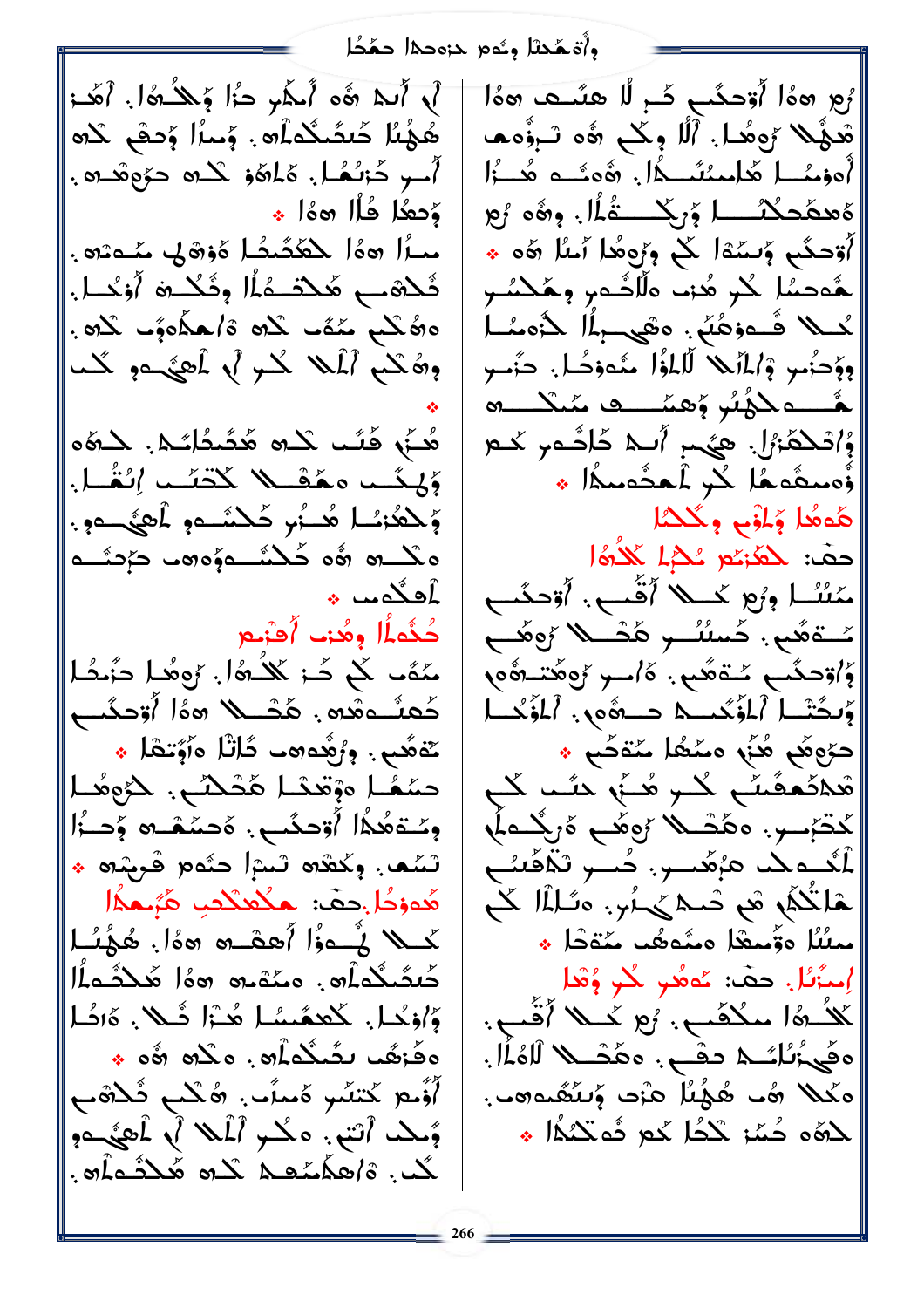وأة هُدْل ودُوم حزوجها حمَّجُا

هُشْفٌ هُمْزًا. كُوَّىْلا شْنُ تَتَكَّدُهُمْ ەُولْدىر تْزَلْكْلُاھ ھ حْثَرِ كَاثَةُو سُمُّا وُودتُهُا. لَاَحُقُّ ة/شّب وٌحدّدے. ةَنفُوشُنَ هُب كَعُننُـــر. حَدَهُــــا ووُلـنُـــا وُكُـــــه الر ەۆشقىكلى ، هُوصِمًا نَّعْفِ كَلَّهِ لَّاجًا. وَأَوْزَحُوا لْكَحَـــزُا وَتَعَنْـَــــرَى وَكُرُومِيمُومٍ هُـــا رُهُ وَكُلًّا. مَمْ كَلَاهُ! هُنُّهُ! وِكَلُّهُ رَهُ و همُحسَّبٌ \* معكئا شمكتي حقَّ: حزًّا وَجِدًا حَعَّاحَكًا دَٰاتْـا وۡرَحۡہــــہ حۡحَۃُــــدٗا ٖ. ہلّا كُـــدُّا ـمفَــزه دۆۋھُـــەُەب. دێــز وُوھُــا هكَمْـــــــه تَرْمِمُنُـــــا. ةَالْمَّصَّــــــزه كَتْكُرْمُوْهِ وَلَا مَكْنُو ﴾ هفَ; هَٰذَهُــٱوما لَّاحُدهَا. حرَّوهُـا وَهِلًا فُومُمُلُلٍ. وهُنْ ذَكْرُهُ كَمِيعُهُ مَمْعِدُ أَنْ دَرُوْ إِوْزَا وِهَيْ آرَةِ وَهِ هُدِهِ محكَّب \* دَيْبِ هُعزُبٍ رُمِ لَلْكَـمْـلا و مَلْأَسُـل دؤُجودُا وِدَرْهَكْلِ. هُ هِفَ: حَمْدُكُمْ أَقْ هُدْهُ مِنْ وَالْمُؤْمَّدُ لَّكُمْ شَهْدًا \* رُمِ مُسْــَىٰ ۖ كَـــــرِ لَٰا هسَّـــــم هٰ ا. ەَحرَّەھْــە (ئىــەب كْلَثَــلَّا وَلَـنَــةَا مَّىنْلَاه وۡحَقَا حَرَّهِ هَٰا وَحَىٰلاً ۖ فَـُمۡفَالُوا ۖ محكَّب الْمَدُّوسِهْ الْمُتَوَاسِيَةِ حقَّ: نُهرَهُوُّا وِهْمٍ نُهرَهُوُّا

ةَالْمَلَوُّمِ هِمَّسْلَ لَلْأَهَّا. وَكَدَّهِ هُوَ هُوصِمُا نَتْقِيمَ كَلَاهُ لِّأَصُلَ لِمُؤْمِنُوا لَكْحَـــزًا وِتْعَنْــــــرَى فَكَرْهِ مَكْرَمَةٍ هُـــا رَّةُ وَكُلاً. وُّاْأَ وَلِمُكَمُّدُواْ لَا مَعْ كَلَّاتُواْ هَٰٓ;ٰۥۢۢٳ وٖێٛ۞ ۞ٛ٥ ههۡحسۡبَٰٓ ۞ اوَوْءُ الْمُشْعَلَب حَقَّ: سَهُّناهُ كُرِّ سُلَّى حُسَّجُتَا دُّا وْٱلْمُسْكُبِ حَهَّنْشُمْلُونِ وَرُوهُا لِكْتُـرِ aهُا شَوْيَـلا ڤَـدَوْهُمَّ. هُز*ئـا* هُٰٓۥٓٓٓٳ ڎٗڸڸ ۏٞٮؽڠڬڬؠ همُسُلِ ورُمِ هَائِبَ لِلصَّعْلِ وِهَٰٓتَت تَعْتَمِ . هَ عَمَّفَ وَهُدَاهَ . هُزْئَا هُــَّi ثُلا وَُسْعَدِكُم ﴾ هُەدىسُا كْمُفْءْتُو شَنَّىٰ. وِكَفْـف ەْھۇل كېتىگە ۋىگىىلل ھۇغا ھۇرا ئُلا ؤَسْفَدَكُم \* هُوصِيًا لِمُتَعِمِّسِ لَلْأَوَّا. وَحَقُّا أُوْصِلُو شَوْيُلا ۖ فَـووَعُلَى ۖ مُوْسَٰلٍ مُحَبَّا ۖ مُحَبَّا أَثَلا مُتَعْدِكُم \*  $|\chi_{\infty} - \chi_{\infty}|$ حف: هَٰلَاطُ وِنُوهُوْا وَوُاوَوُاْ لْمَدُهُا وَحرَّوهُا كَلَّفَ مَكْمَ هَنَّهْنُنَا لَمَادَهُمَا كَثَىرِ هُدَكَمٍ هُنَّهٍ وَجَرَّهِ هُمَا تَعفَّـز كُــُـرٍ. ەتْ1ِئَـــە كُحْدَكِرُوُّل.  $\ket{\ast}$ وهُدان کَعَم ِّلْالُهُ/ مَّوْضًا ۖ فَءوَهُلٍّ. وَ*أ*َوْا حصَّرِ هِوَا كُمْ هُمُِّئًا. مِمُّوَحِّكُتُه خَلْوَجُا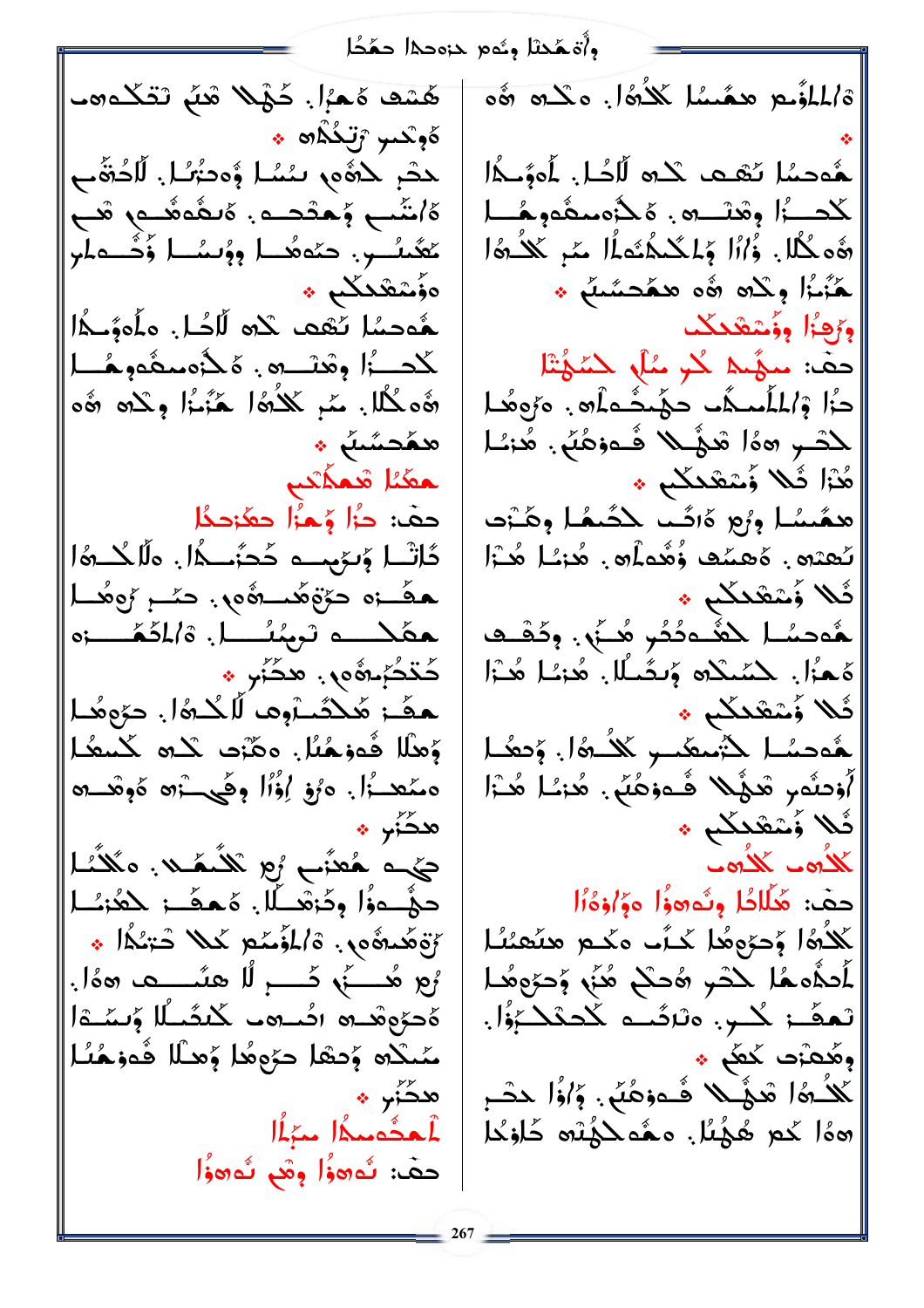هُوصِمًا كَلاهِ كَعِفَجِكْتُا. وَزِجْجُهُاْ ەُوزَةْ ھَــا . ەلَّاھْـــەھە ئەلمۇەمىــــە هَبُمُل أَحدُّمبدُّا حثَكْبُبٌ \* لْهِ صُدُّه وهُ مُحَمَّلًا حقَّ: هُيمٌ بَمْ كُمِكُمْ و هُيمٌنَم كُـرِ هُـ;ٮ وُلكْتَـم وُهمُـل سكَــفَ فُـــەوْهُـُمْ. ەُ/دەْلمُلْـــــەت لْكَعِنَّعْنُنَا هِمَّسْاً. *أَ*لْوَجَنِّي \* ھەّحسَّىنّ خۇنچەمەر ھەئىسا ھُنّ وَسَكَفَسَبِ رُهِـــــــهِ. هَاضَمُــــــه ِكْحِكْكُمْ أُوْلَ. هِمُّسْاً \* هَنُّه هَمِكَسا وُبِمُكَسا أَبِرِ هُا وَهِـٱا لَّاكْتُوهَارِ. همْسُل كَلاُتُوا وِكْتَلَا ثُلا. اْلْمُوَنِّعِ \* مُحْدَبْهَا لِأَسْتُنْسِرِ وَإِللَّهِ ۖ لاَ رُومُهَا ۖ وِقُتُوهُـــواًا. وِتَـــــرَو تَعمَّلَتْهُـــمِ مَّةَدُكُلِ. همَّسُلَ. ٱلْمُؤَدَّبِ \* هُيَّبَمِّ لَكُو قُنُوهُمْ. كَلَّابِــةَ وِكَــبِلَٰا دۆەھلى ۆدئىل. ەھلگىنى ھىئىر هُوجعُلًا همُسُلَ. آلمُؤجَن \* ھەّحسَّىنّى لَاسلاملُر ەَھەم ھىنىنّى . دَاكْـــــةُومْبِ. أُدَّـــــا ةَاهـــــزًا ەۋەممۇھۇممال قىمىسال آلمۇنىڭ پ هُلَّا وَرَجْزًا حقَد: هُوَّوُه مِ أَلَّكُمْ رُمِ مِهْمَا هُنِّهِ أَوْحِكُمِ ۚ غَفْعُمِ حَيْءُهِ وهُدِدةُ!. هُ/هَــتُوبُ كَنْــعْ صُـهُــا. <u>oi sto o Suís o âuvo</u> لمذُه هَدُه وَمُحَرَّم وَمُعَلَّمَ لَكُلُّمَوْهِ وَمَعْلَمَ

ھىمُسُا كَلّْسُوهُ). ھَء وْالْمُلْمَسْكُتْ حجّْىئُە أەي. ەَائا لِكَْتَمَا حَثَكُمْ أَنْ حنَّــز وُهُــا وُحْـله وُصُــا. لَمَا شُــلا كَقْفُع \* همَسْمِ لِلْأَهَا هَ وَبِلْأَ مِنْ لَمْسِي وَحرِّهِ هُــا تَرْتَــا ۖ حَمَّـقَــا وَسَـمَّـــدًا . هَىعْشَا خَنْ مِهْمَا أَمْرَ مِنْ كَا كَمْقَعَمَ همُسُــا كَلَــهُا. هُه وزُع هُاهــْت كب مؤسَّىل مأجبٌ من المنكب وَبِصَلًا. وَأَهْدَمَ مِنْ أَوْمَ مَنْ مَعْنُونَ £ُە ثَىلا كَقْفَعَ \* دوَهِ مُسْلِمٍ وَمُولِّقٍ مِنْ الْمَسْعَفِينِ وَالْمَسْلِمِينِ وَالْمُسَلِمِينِ وَالْمُسَلِمِينِ وَ لحَفُتُوهَــا. وَبَوْوِهُـــو فَزْوهُلَـُــد ەَسَىئَـــە كَحْتَكَـــْ;/وُا. لَمَا ئَـــلا **كَقَفَكُمِ** \* مكحسه كظورهم حقَّ: هيُمبر لكو هُنما رُمِ هُــَ ۚنُ أَوْحِكُبِ ۖ سَـٰٓةَهُبٍ ۚ قَدْهُــِ لا مِنَ كَمَدُه مِنْ يَنْرِهُ . مَا مَشْنَامٌ مْكارِ \* حَــةمْ هُهُنُـا هُمفٌــ; كَــده . قَب مُبْكَّدِهِ وِحُسِبَ كَلاُدْهُ أَ. ثَعْثَمَدُ لا هُكْشَمْ لَمْ هُلُمْ. وِهُنَّى هُكْلُه حَمْرٍ  $\cdot$   $\alpha\alpha\delta\gamma$ دَىْ هُمَا وَرُو هُنَّى مْقُدِيدٍ. آئا 30\$ا لمُصُمُّل هُـ ثُورُكَ. هَلْكُـ هَ أَفْ كُلِّعَ دَوْهِكُلْ: لَكَلَكُمْ هَائِهِمْ مُتَكَلِّهِ ﴾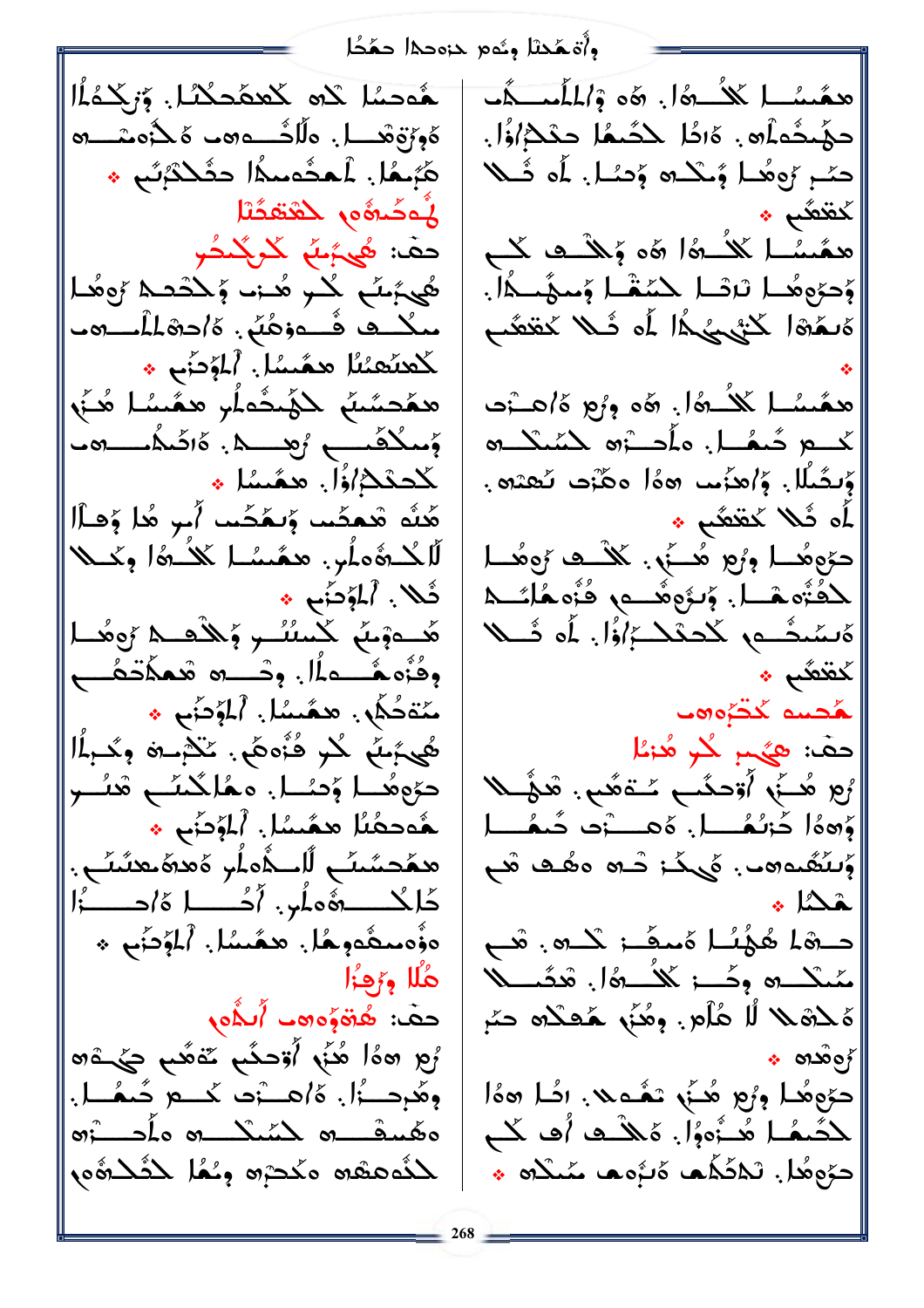ة هُكِنَا وِخُوم .<br>وأَة هُدنا وِثَوم دومدا حهُدُا

د<br>ف .<br>.<br>. حَبَّا أُترَىهَ عَبْمَ كَانُ  $\frac{1}{2}$ شٌم ڤُ خّفَعَى فَعِبّاً أُترَىهَ هَزْم دَٰائُماً!.| ہ<br>ا ے<br>کہ لگ ف  $\overline{\mathbf{y}}$ بلؤ للمَسْلاَمُ الْمَسْرَةِ وَجَمَعَةٍ مِنْ الْمَسْتَمَرَّةِ مِنْ الْمَسْتَمَرَّةِ مِنْ الْمَسْتَمَرَّةِ<br>وَلْمَلَوْكُمْ الْمَسْرَةُ وَفِي الْمَسْرَأَةُ مِنْ الْمَسْلَامِ تنكأة ر<br>م و كَتْنْكُمْ \* حْما هجْم ..<br>ก مَّ بَا وْ قُد ĵ ہا کا ر<br>جُد ر<br>ئى ئەڭ ۊڝڴ ر<br>ح  $\eta$ .<br>. ِ<br>كَلاُهُ/. وَمعُد حَافَيه وَتَطُل وَّصِلًا لَمَ  $\int$  $\frac{1}{2}$  $\frac{1}{2}$ أَكْتُبْ مِنْهُمْ  $\frac{1}{2}$ ن<br>ما تەھ **ق**حدٌ - سماء, ۽ سماعت<br>ڊسمهٽڪ لاتان آ .<br>. ۔<br>حبّا لگھنڈ ۰<br>م لْحَجِّا لْكُلْمُخْمَلَا. وْآَحَكُلْ قْدْرُه مْمْلُلا ر ر<br>ل  $\frac{1}{2}$  $\hat{a}$ ے<br>حلّہ مُ<mark>د</mark> .<br>باُل ہ <sub>آ</sub> .<br>Lóo الْمُصَنَّا الْمَمَّا ś دې<br>دې هڅه کې له شوه له ده کا ں<br>شم مُكَّ .<br>م -<br>ت م<br>بِمَا حُدْهُمَّتَ :  $\ddot{\dot{\delta}}$ جِمَة: 50 سَلاَةُ لَمَنْكُمُ rode lio Lieau .<br>. لُهضَاها الْعُبَا وَزُونَ وَجَبَابَكُمْ رَوْهَا اللَّهُ وَجَمَعَهُمْ o<br>C ے.<br>حُدھ**۔** لَّا 3 ు<br>౨యడం **లు**– ہ<br>کا ى<br>وفَ<sub>اْ</sub>هُنا فَاصَرُلْ لَّكْسَنَّهِ  $\frac{1}{2}$ .<br>. ہُب∤ o<br>C حصر معصر<br>تما قب حمكا ليُكا أ  $\overline{g}$ .<br>Ö <u>ة</u> َ<br>د حدّ .<br>.<br>. <u>.</u><br>هــا ڤ  $\check{\mathbf{c}}$ ههَصْبِ الْهُوْكُسُا. هُب هُو هُنْأَ  $\frac{1}{\rho}$ o<br>C .<br>وَحُسُّـل ٖ ڨُد o<br>N .<br>.<br>. معْنُا مْبْلَدْ  $\frac{1}{2}$  $\frac{2}{3}$  $\tilde{\cdot}$ هَ أَمْمَلْ مِنْهَا هُكْتُمَاًّا ﴾ ہ<br>ا .<br>. رُهِ هؤا هُوهَا رُوهُا وَصُلَ لَهُمَا وَاسْتَهْوَ -<br>-<br>- $\hat{\v}$ ر<br>ہ فَزْوَهُه . أَفْ كُلْمًا ٱلْمُكْكُّبِ هَاْ. إ å  $\overset{*}{\check{}}$ دی است کلاسہ ہوتے<br>قسہ اُف لگل*نا* اُلمَکُ حَمَّ رُوهُا وَصَا مَعنَى هُنَّى تَعَفَّ ، ثمۇ  $\mathbf{r}$ َے مُبَّ o<br>C .<br>ۆك*تا*. ەم*ىد*  + O & 0 ' 
< \*
 () o<br>C .<br>. مَكثُوءُا \*  $\bar{\mathbf{f}}$ .<br>.<br>. كُنْعاًا وِهُٰٓنَا ٱفْنُومِ  $\frac{1}{2}$  $\tilde{\mathbf{c}}$  $\hat{\mathbf{S}}$  : + رحزًا | ن<br>نگو درکت : نو<sup>ن</sup> ر<br>مَّد وَ مُذَ ノッ ن<br>ما تەھ **ۆ**حكٌ  $\frac{1}{\gamma}$  $\eta$ ح هُوُنُـاْ.|  $\frac{1}{2}$ ş ົ້<br>ດ ، ش `<br>∕∕ ـد . ة/ائگُ - 7<br>بر وُحدٌ א<br>⊂ ے<br>-'<br>7  $\eta$ .<br>a ro أَ لَكَحْكَمْ}وُ  $\frac{1}{2}$ ، مَعْسِفْه هوا كَحْدَكُمْ وَالْمَجْمَعْ الْمَجْمَعَةِ مِنْ الْمَجْمَعَةِ مِنْ الْمَجْمَعَةِ مَّبِ } وَجِ مَاهُ | ر<br>ئىس ئىتەنگ ۊحدٌ ى<br>ەُجنَــا أ .<br>.<br>. حَفُّوٓوَه وَلِحُدُّهُۚا ۚ. وَٱلْمَكَـٰفَ حَتَّحَصْـا ﴾ ب حثّ  $\frac{1}{2}$ ه وَ الْأَسْرَاْ. وَالْمَكَ  $\frac{1}{2}$  $\frac{1}{2}$  $\ddot{\bullet}$ وِنُـهوَٰا. ۞}هُــز ـكَــمعَـُـل هااوَحُــل هُــزَى | - $\mathbf{y}$ فحُمل هُجَّ o<br>C ة التاريخ<br>مك*ني*ا الله .<br>ۇا<sub>: </sub>3اڭز ك**م**غ وسورب عاصر<br>اْلمُوْسُعْدكُم \* .<br>قىيە مەھدا e<br>C وڨ

 $\overline{\phantom{0}}$ .<br>معمّا ه ِ<br>بَثْل: هُسبٌ أَسَّب: نَحِدًا وَّ  $\overline{a}$ 'رُبُعْدًا. هُمبُع أَمَنُت. تَجِدًا وَّ*مَعْنَا* هَي -مْعَكُمْ ۞  $\frac{2}{3}$ . .<br>۱۰. وَهذَ  $\frac{1}{2}$ مَنَّهِ . وَهَزَمَعْ هُو كَلاَهُ ! \* ر<br>م ś  $\frac{1}{2}$ .<br>ھُبِ رُھُک سُدۃا رُوھُـا .<br>ئُب مُتَαَدُّ **ۆ**حكٌ ー<br>う  $\eta$  ت<br>ئىم ئــةھُد **ۆ**حكٌ ( ' e<br>S  $\overset{*}{\check{}}$ Ĺ ,<br>وٌحمُل: 16كُوْ  $L_{ii}$ ž " 0 K 2 X ش<br>ف .<br>.<br>. وَدَحْـــــــــومــ لِّلْأَ .<br>.<br>. ەت كېيىسىدا كېيىسىدا<br>«ما اللَّادْسُل: ەَمىسٌم ھُــَنَى. o<br>E .<br>ئــا في كامم  $\sum_{x}^{x}$ كُم عّەهُدًا . مَمْعًا مَمّەدَ ノタ o<br>E **ۆ**حكٌ - پوست<br>ورُوهنگ آ .<br>ئەستىم ئەن  $\frac{1}{2}$ ڭ<mark>ل</mark>.  $\frac{1}{2}$ إمبُّرُلْ. حقَّ:  $\ddot{\dot{\delta}}$ حقَّ: كُمْ هُوْمًا هُوْمَعُ ž لا<br>مار<br>/  $\mathbf{r}$ كْبِر هُنْءُ هُنْبَكَ é o<br>C  $\frac{1}{2}$ .<br>. ا<br>أسد هُ مع آ ر<br>جُد ن<br>ما تەم **ۆ**حكٌ ركترين كلما محكم مدينا كلامي.<br>حرّى هُا أَوْحكَبِ عَمْعَي أَسْدُ هُمسْلَ. -كُمشْــا وُصـــكُفِ كَلَـــْ هُا كَحَكْمُــا  $\zeta$ جسا وَصِــكُوبِ كَلاَـــوَٰا كَكَ  $\frac{1}{2}$  $\ddot{r}$  $\check{\bullet}$  $\stackrel{<}{\sim}$  0. جسا جامعة المستور.<br>14 م م 14 م 16 م 16 م 16  $\hat{\mathbf{S}}$ .<br>-<br>-! ! ( 3 لَاحْدَهُ أَ. هُ هَعَمُدًا هَاوَحُدًا ۖ هُعَنُدُهُ مِنْ .<br>.<br>.  $\mathring{\mathcal{A}}$  . والدین و  $\mathring{\mathcal{A}}$ و هُ حَكَرِه ۚ رَحِمُنَه ﴾ لَهُ عَدَ الْأَمِثُلُ ۚ وَرُوْ ۚ هَٰٓ وَ .<br>منا ورُي ش −<br>T ڪ ل*اً* مسع ہے<br>جُب لانگھا. - . <del>.</del><br>ـدُږُەھــٰ وَ  $\frac{1}{2}$ .<br>ز Ï ( 0  $\frac{2}{3}$  $\stackrel{\ast}{\bullet}$ ەئاھ : ئەھكىگ نْهُ الْمُشْمَا أَقْا مُ ں<br>ش <u>ة</u>  $\overline{\check{\jmath}}$ <mark>] أقبل م</mark>ُده ة المُشْعَلَمِ \* ھُنَے وَهُــا وَصُــا وَهــاُا حُــوغراب .<br>-<br>p s<br>S  $\ddot{\cdot}$  $\hat{\mathbf{f}}$ و ـــر وحـــر وحـــر<br>تُزَكِــل لَّل كُــدةُ لَـ مَحْهُـل حَــرُو ر<br>1 نم سرٹی ہ ے ہمدی*گلا* م<br>1<sub>6</sub> مق ت<br>وَسُلْ ذَٰـمِ لَمْ  $\stackrel{\circ}{\bullet}$ .<br>-<br>-ويت).<br>ەھلا ھُەفال ەُمھىر قەمُر ھَع -ົ້<br>ດ ھُر ھُ ر<br>م M ( 0 ح څ ั<br>วิ ..<br>كىغا ەڭكىر قو ر<br>م .<br>. يد هُ ر<br>ح أبي حدَّه " () 0" + & -<br>•<br>• .<br>-<br>-مثُل وهُلْم كُسِ. حَقَلاً هُنَمُا حُذٌ י<br>י o<br>C '<br>1 لَامِنُا وَهُمْا كُبِّ. حَقَّدَ هُنْنَا دُخُهَلُو =<br>ا  $\mathbf{r}$  $\hat{\mathbf{x}}$  $\mathring{\alpha}$ س ノンご ة<br>ةحصٌرٍ حكّمرٍ وَّممثالِ \* .<br>.<br>. كُنْماًا وهُنم مُده  $\frac{1}{2}$ -م المسلسل والمسلم لها.<br>ام ألا وهُذا و الحكام السياسي o<br>C يِّ مسلم اللَّهُ اللَّهُ مَّب مُتَّ 。<br>C ئُمَــ ۚ رَّـــةَ مُّذ **ۆ**حكٌ  $\frac{1}{\gamma}$  $\eta$ ئے موقع و کُنگ کُنگ .<br>.<br>.  $\frac{1}{2}$  $\mathbf{\hat{S}}$ مدٌ شمكان المستحدث المستحدث المستحدث المستخدمة المستخدمة المستخدمة المستخدمة المستخدمة المستخدمة المستخد  $\frac{1}{2}$  **ۆ**حكٌ - حساب محمد الله عليه عليه المستقرر .<br>- مستقرر الله عليه عليه المستقرر . أ  $\frac{1}{2}$